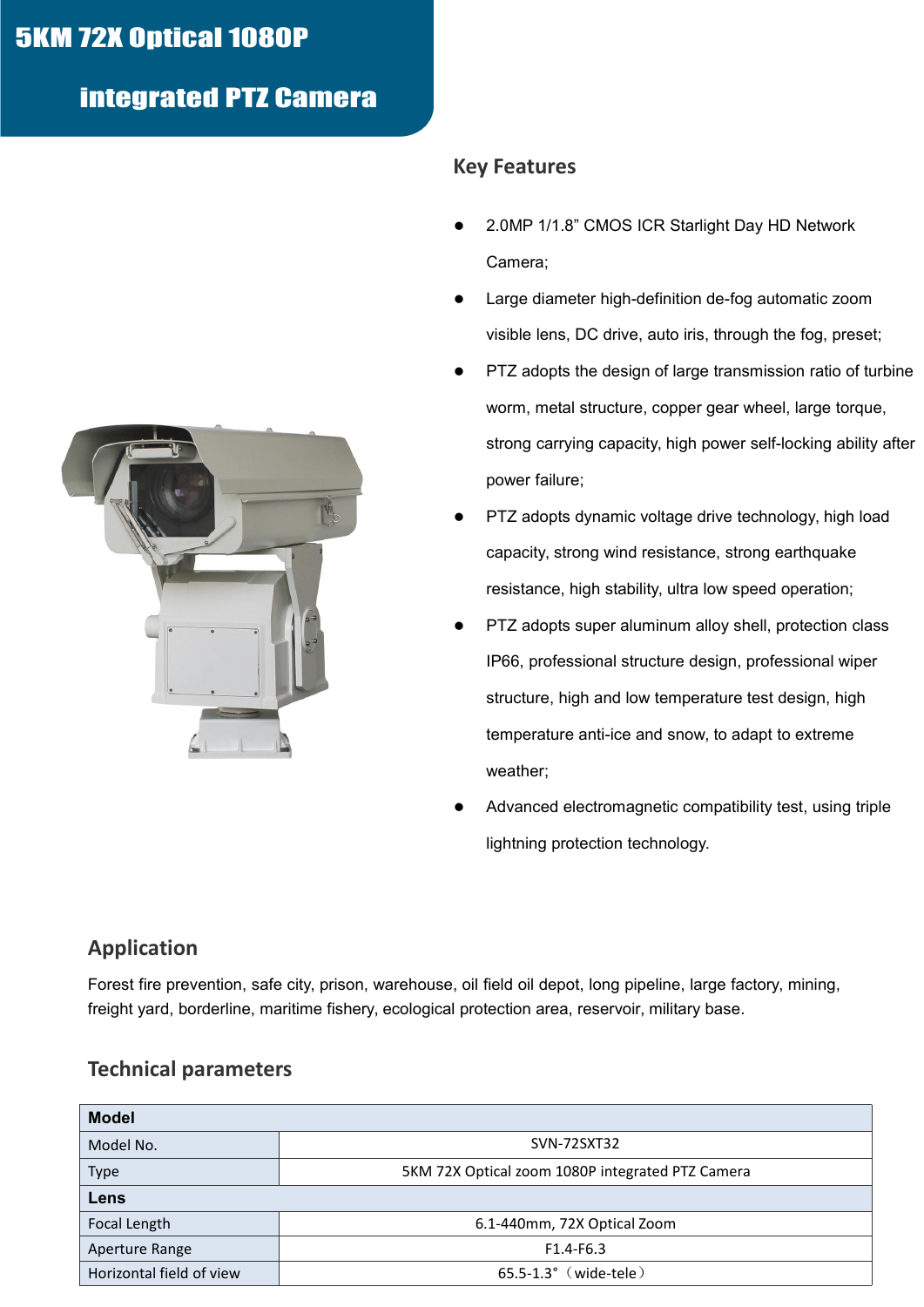| Minimum Working distance             | 100mm-2500mm (wide-tele)                                                                                |
|--------------------------------------|---------------------------------------------------------------------------------------------------------|
| Zoom speed                           | Approximately 6s(optical lens, wide to tele)                                                            |
| <b>HD Camera</b>                     |                                                                                                         |
| Image Sensor                         | 1/1.8" Progressive Scan CMOS                                                                            |
| Minimum Illumination                 | color:0.0005 Lux @(F1.4,AGC ON);B/W:0.0001Lux @(F1.4,AGC ON)                                            |
| Shutter                              | 1/25s to 1/100,000s; Supports delayed shutter                                                           |
| Autoiris                             | yes                                                                                                     |
| Day/Night Switch                     | IR cut filter                                                                                           |
| Digital zoom                         | 16X                                                                                                     |
| <b>Compression Standard</b>          |                                                                                                         |
| Video Compression                    | H.265 / H.264 / MJPEG                                                                                   |
| H.265 Type                           | Main Profile                                                                                            |
| <b>H.264 Type</b>                    | BaseLine Profile / Main Profile / High Profile                                                          |
| Video Bitrate                        | 32 Kbps~16Mbps                                                                                          |
| <b>Audio Compression</b>             | G.711a/G.711u/G.722.1/G.726/MP2L2/AAC/PCM                                                               |
| <b>Audio Bitrate</b>                 | 64Kbps(G.711)/16Kbps(G.722.1)/16Kbps(G.726)/32-192Kbps(MP2L2)/16-64Kbps(AAC)                            |
| Image(Maximum Resolution: 1920*1080) |                                                                                                         |
|                                      | 50Hz: 25fps (1920 × 1080, 1280 × 960, 1280 × 720); 60Hz: 30fps (1920 × 1080, 1280 ×                     |
| Main Stream                          | 960, 1280 $\times$ 720)                                                                                 |
|                                      | 50Hz: 50fps (1920 × 1080, 1280 × 960, 1280 × 720); 60Hz: 60fps (1920 × 1080)                            |
| <b>Third Stream</b>                  | 50Hz: 25fps (1920 ×1080); 60Hz: 30fps (1920 ×1080)                                                      |
| Image settings                       | Corridor mode, saturation, brightness, contrast, sharpness adjusted by IE/ Client                       |
| <b>BLC</b>                           | Support                                                                                                 |
| Exposure mode                        | AE / Aperture Priority / Shutter Priority / Manual Exposure                                             |
| Focus mode                           | Auto Focus / One Focus / Manual Focus / Semi-Auto Focus                                                 |
| Area exposure / focus                | Support                                                                                                 |
| Optical fog                          | Support                                                                                                 |
| Image stabilization                  | Support                                                                                                 |
| Day/Night Switch                     | Automatic, manual, timing, alarm trigger                                                                |
| 3D noise reduction                   | Support                                                                                                 |
| Picture overlay switch               | Support BMP 24-bit image overlay, customizable area                                                     |
| Region of interest                   | ROI supports three streams and four fixed areas                                                         |
| <b>Network</b>                       |                                                                                                         |
| Storage function                     | Support Micro SD / SDHC / SDXC card (256G) disconnected local storage, NAS (NFS,<br>SMB / CIFS support) |
| Protocols                            | TCP/IP,ICMP,HTTP,HTTPS,FTP,DHCP,DNS,RTP,RTSP,RTCP,NTP,SMTP,SNMP,IPv6                                    |
| Interface Protocol                   | ONVIF(PROFILE S, PROFILE G)                                                                             |
| <b>Smart Features(optional)</b>      |                                                                                                         |
|                                      | Cross-border detection, area intrusion detection, entering / leaving area detection,                    |
| Smart detection                      | hovering detection, personnel gathering detection, fast motion detection, parking                       |
|                                      | detection / take detection, scene change detection, audio detection, False focus                        |
|                                      | detection, face detection                                                                               |
| PTZ parameter                        |                                                                                                         |
| Pan manual control speed             | $0.01^{\circ}/S$<br>$20^{\circ}/S$                                                                      |
| Tilt manual control speed            | $0.01$ °/S $- 10$ °/S                                                                                   |
| Pan angle                            | 360° contiously rotation                                                                                |
| Tilt angle                           | $+40^{\circ}$ ~-45°                                                                                     |
| Preset                               | 256 pcs preset position                                                                                 |
| Cruising                             | 8 channels                                                                                              |